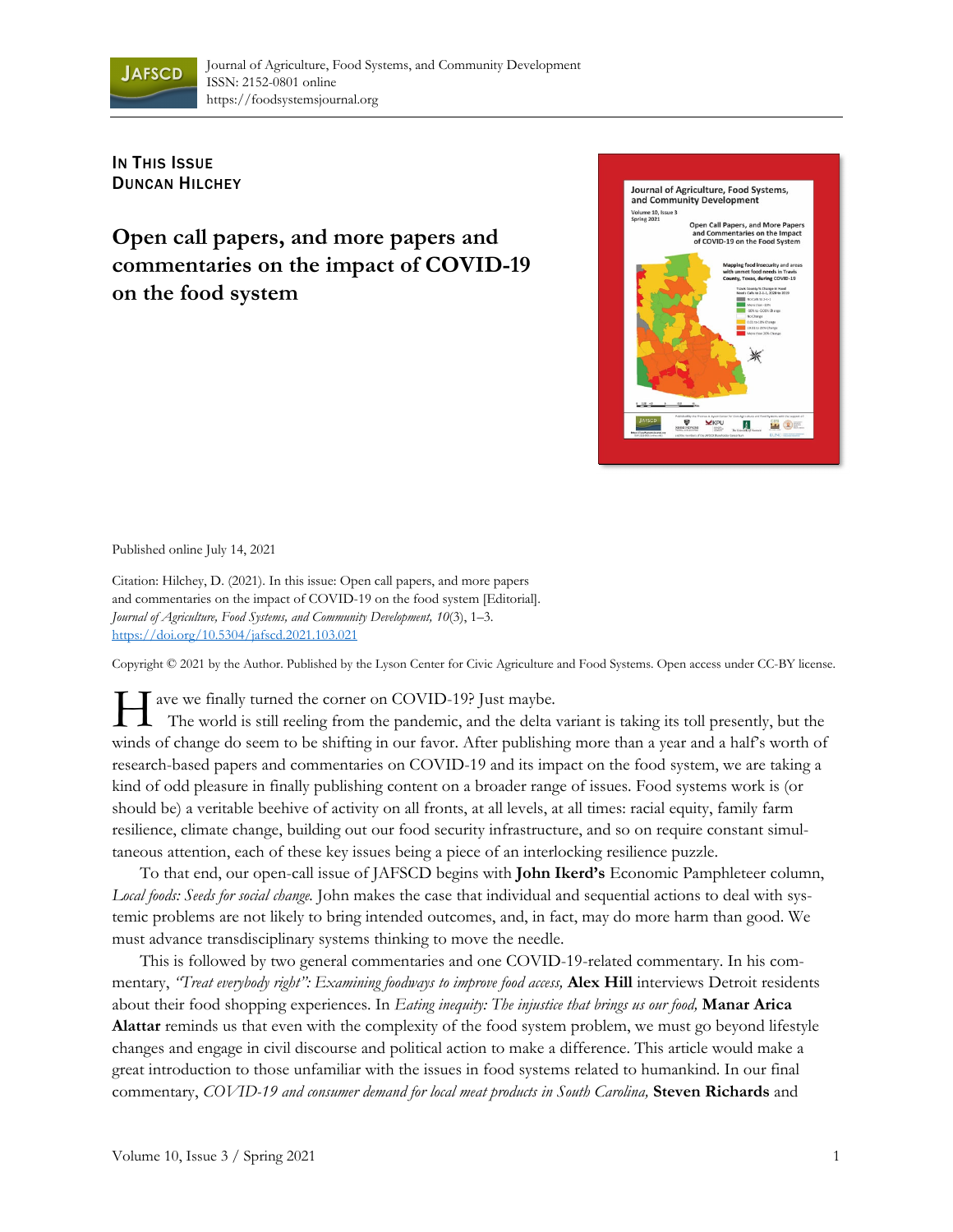**Michael Vassalos** share the results of a consumer survey suggesting that local meat demand may take effort and marketing in order to thrive postpandemic.

 Continuing our brief, although still important, COVID-19 theme are two research papers: *Disease and disaster: Navigating food insecurity in a community affected by crises during COVID-19,* by **Andrew S. Pyle, Michelle Eichinger, Barry A. Garst, Catherine Mobley, Sarah F. Griffin, Leslie H. Hossfeld, Mike McGirr,** and **Helen R. Saunders,** and *Examining food insecurity and areas with unmet food needs during COVID-19: A geospatial, community-specific approach,* by **Kathryn M. Janda, Raven Hood, Amy Price, Sam Night, William Edwin Marty, Amanda Rohlich, Kacey Hanson, Marianna Espinoza,** and **Alexandra E. van den Berg.** The second paper is the source of our cover for this issue. The GIS map depicts the change in food need calls to the 2-1-1 help line during the early stages of the pandemic, compared with same period the previous year—a clever indicator.

 Our open-call papers in this issue cover a wide range of food system–related community development topics in North America and abroad. In *The scope of U.S. state soil health legislation: A mixed-methods policy analysis,* authors **Madison Delmendo, Yona Sipos, David Montgomery, Ryan Cole,** and **Jennifer Otten** use the health policy triangle framework to examine state legislation that formally recognizes the critical role of soil as a living system that supports public health interests.

 In *Food forests: Their services and sustainability,* **Stefanie Albrecht** and **Arnim Wiek** take a snapshot of a global sample of active food forests and find that, while they provide important social and ecosystem services, evidence of their economic contributions to families is lacking.

 In a complementary (although not related) study, **Sarah Eissler, David Ader, Sovanneary Huot, Stuart Brown, Ricky Bates,** and **Tom Gill** find that, while wild gardening in Cambodia shows potential as a rural livelihood strategy, little is understood about its real contribution to food security, in *Wild gardening as a sustainable intensification strategy in northwest Cambodian smallholder systems.* 

 In *Indicators of readiness and capacity for implementation of healthy food retail interventions,* **Jennifer Sanchez-Flack, Kakul Joshi, Eunice E. Lee,** and **Darcy A. Freedman** use an expert panel to develop a protocol for evaluating the realistic potential for corner stores to improve local food security.

 Next, **Zeenat Kotval-K, Shruti Khandelwal,** and **Kendra Wills** present a nuanced approach to measuring urban food security in *Access to foods using Grand Rapids, Michigan, as a case study: Objective versus subjective issues.* 

 In *Cost-benefit analysis as a tool for measuring economic impacts of local food systems: Case study of an institutional sourcing change,* **Zoë T. Plakias** uses Monte Carlo simulation to model the cost-benefit of sourcing local food with surprising results.

**Melissa Parks, Gabrielle Roesch-McNally,** and **Amy Garrett** then look at the effectiveness of novel engagement and information-sharing strategies in *Bridging scientific and experiential knowledges via participatory climate adaptation research: A case study of dry farmers in Oregon.*

 Next, *Exploring differences in communication behaviors between organic and conventional farmers,* by **Fallys Masambuka-Kanchewa, Joy Rumble, and Emily B. Buck, highlights the different foci and language** used by farmers in describing their production practices, as well as their use of social media and other tools.

 In *Nested risks and responsibilities: Perspectives on fertilizer from human urine in two U.S. regions,* **Tatiana Schreiber, Shaina Opperman, Rebecca Hardin, Julia Cavicchi, Audrey Pallmeyer, Kim Nace,** and **Nancy Love** typologize the responses of residents and progressive farmers in this qualitative study of the

potential for utilizing human urine in food production.

**Ernest Nkansah-Dwamena** next presents a comparative case study in Africa in which land-grabbing has negative impact on farm families, in his paper *Can large-scale land acquisition deals improve livelihoods and lift people out of poverty in Sub-Saharan Africa? Empirical evidence from Tanzania.*